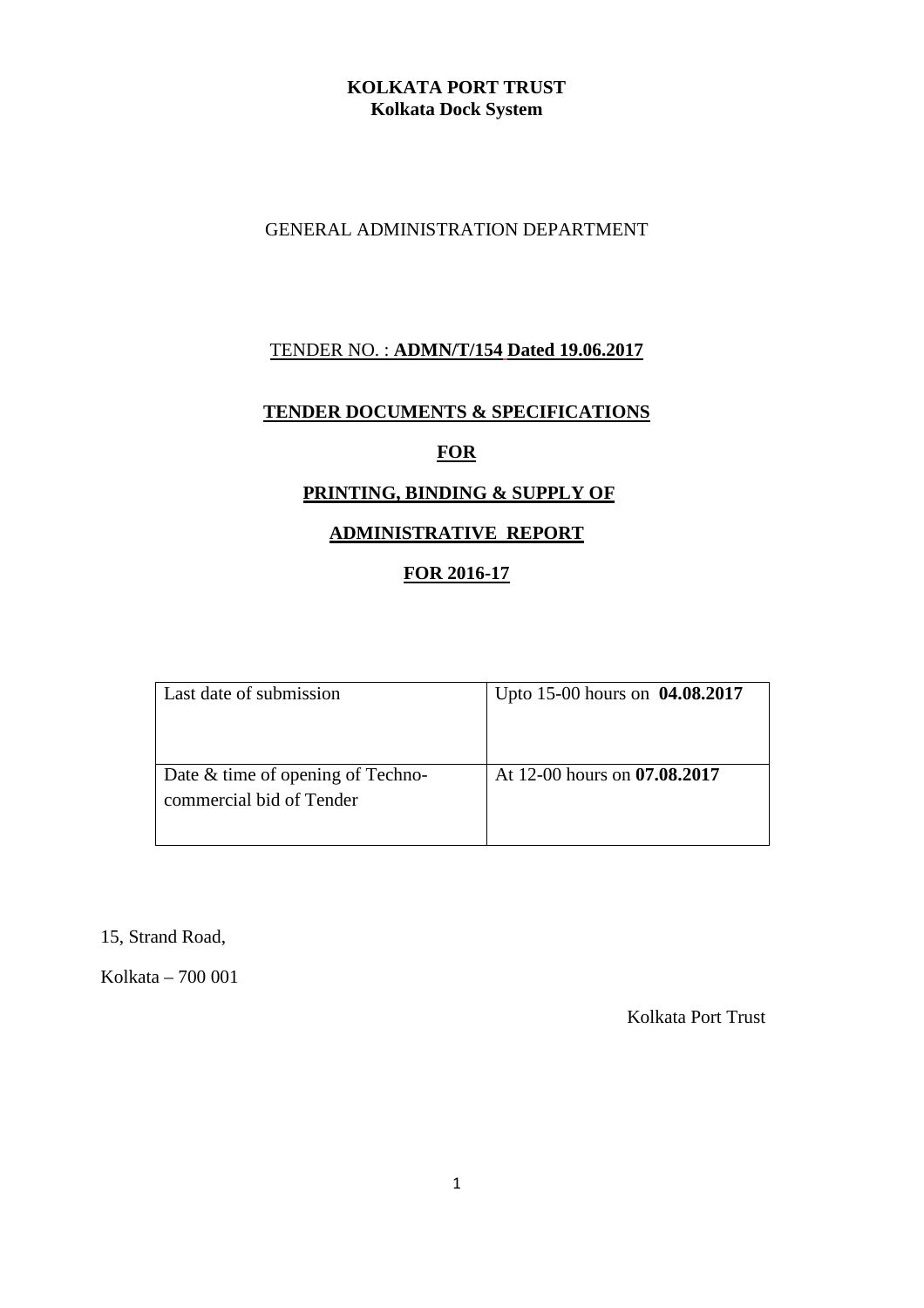### **KOLKATA PORT TRUST**  GENERAL ADMINISTRATION DEPARTMENT

#### TENDER NOTIFICATON

#### TENDER NO. : **ADMN/T/154 Dated: 19.06.2017** Subject : **Tender for Printing, Binding & Supply of**

#### **Administrative Report for 2016-17**

Sealed tenders in two parts are invited **from the enlisted printers & binders under KoPT's Materials Management Department, Advertising Agencies under KoPT's Public Relations Division and previous contractors for printing different KoPT books. The job requires printing, binding & supply of 150 copies of Administrative Report of KoPT for 2016-17 [in bi-lingual (Hindi-English) diglot form under single binding & cover].** Nontransferable tender documents may be obtained from Administration Department at 15, Strand Road, Kolkata – 700 001. Alternatively, the prospective tenderers may download the complete tender document from KoPT's website www.kolkataporttrust.gov.in.

| $\mathbf{i}$      | <b>Cost of Tender Document</b>         | Rs. 500/-                                       |
|-------------------|----------------------------------------|-------------------------------------------------|
| $\overline{ii}$ ) | <b>Earnest Money</b>                   | $Rs. 2,100/$ -                                  |
| iii)              | <b>Security Deposit</b>                | 10% of the actual contract value.               |
| iv)               | <b>Availability of Tender Document</b> | From 13.07.2017 to 27.07.2017 during            |
|                   |                                        | <b>Office Hours (except Saturdays, Sundays)</b> |
|                   |                                        | & holidays)                                     |
| V)                | Pre-bid Meeting                        | At 15-00 hours on 27.07.2017<br>at              |
|                   |                                        | Conference Room, KoPT Head Office.              |
| $\rm vi)$         | Last date of submission of Tender      | 15-00 hours on 04.08.2017                       |
| vii)              | of<br>Date $\&$ time of<br>opening     | At 12-00 hours on <b>07.08.2017.</b>            |
|                   | Techno-commercial bid of Tender        |                                                 |
| viii)             | Opening of Price Bid                   | Tentatively on 07.08.2017.                      |

Kolkata Port Trust is not bound to accept the lowest or any tender and reserves the right to accept or reject any or all tenders, in part or in full, without assigning any reason thereof.

#### **Secretary**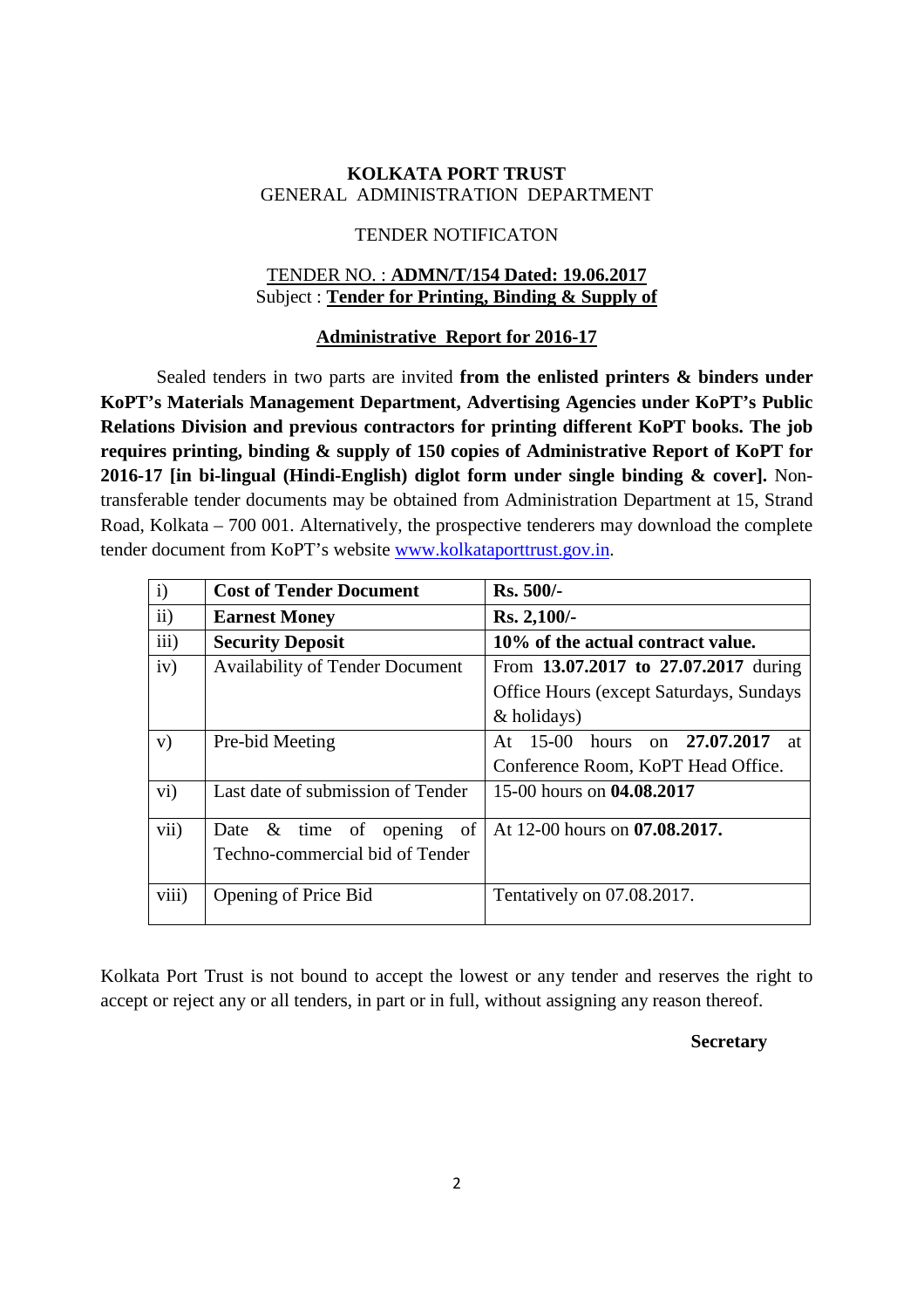#### **KOLKATA PORT TRUST**

#### **ADMINISTRATION DEPARTMENT**

#### **15, STRAND ROAD,**

#### **KOLKATA – 700 001**

#### **GENERAL INSTRUCTIONS TO TENDERERS**

To,

Dear Sirs,

#### Subject : **Tender for Printing, Binding & Supply of Administrative Report for 2016-17**

Sealed tenders in two parts are invited **from the enlisted printers & binders under KoPT's Materials Management Department, Advertising Agencies under KoPT's Public Relations Division and previous contractors for printing different KoPT books. The job requires printing, binding & supply of 150 copies of Administrative Report of KoPT for 2016-17 [in bi-lingual (Hindi-English) diglot form under single binding & cover].** The conditions of contract, Rate Schedule, etc. are enclosed.

2. Tender document may be obtained from the office of Administration Department at 15, Strand Road, Kolkata – 700 001 on deposition of Rs.500/**-** in cash, towards the cost of tender document, against application. Alternatively, the prospective tenderers may download the complete tender document from KoPT's website www.kolkataporttrust.gov.in and in that case, the prospective tenderers would be required to deposit Rs.500**/-** in the form of Bank draft / Banker's cheque (in favour of 'Kolkata Port Trust' from any scheduled bank, payable at 'Kolkata') prior to Pre-Bid Meeting. The tender will not be accepted if it is not accompanied by the requisite draft/bankers' cheque towards cost of tender document, in case the same is downloaded from KoPT's website.

 The Trustees reserve the right to reject any or all the tenders fully or partly without assigning any reason thereof.

3. Each tenderer shall have to deposit with the Trustees' Financial Adviser & Chief Accounts Officer a sum of Rs.2,100**/-**, by Banker's cheque or Pay Order drawn in favour of Kolkata Port Trust as Earnest Money, which should be submitted along with the technocommercial part of the tender without which no tender will be accepted. In case the prospective tenderers download the tender document from KoPT's website, Earnest Money may also be deposited in the form of Banker's cheque or Pay Order from any scheduled Bank drawn in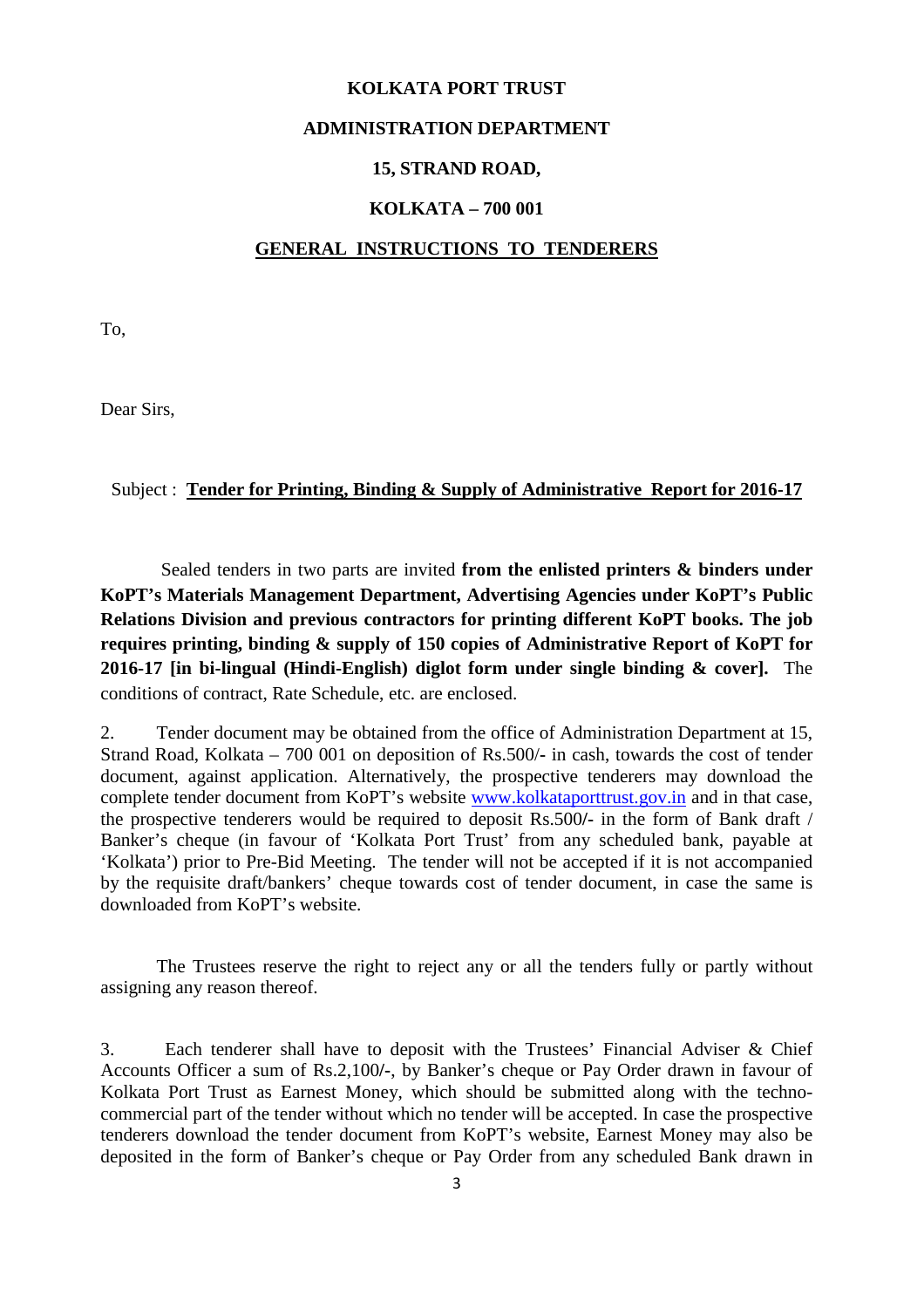favour of 'Kolkata Port Trust', payable at 'Kolkata', along with the techno-commercial part of the tender.

4. The amount of Earnest Money will be refunded to the unsuccessful tenderer(s) without interest, after issuance of work order to the successful tenderer.

 In case of the successful tenderer(s), the Earnest money will be converted into a part of Security Deposit for which a Treasury Receipt will be issued and the party shall also have to deposit the balance amount of Security Deposit as per NIT within 7 days from the date of receipt of intimation to this effect. The balance amount of security deposit should be paid in the form of Banker's cheque or pay order drawn in favour of Kolkata Port Trust from a Commercial / Nationalised Bank's Kolkata Branch.

 Delay or failure to deposit Security Money, the Earnest Money is liable to forfeiture by KoPT. The Security Deposit will be retained by KoPT till expiry of the contractual period. In the event of the contractor failing to execute the contract without sufficient reason acceptable to KoPT, the Security Deposit will be forfeited along with cancellation of the contract.

5. The Tender shall remain valid for acceptance for a period of 6 (six) months from the date of opening of the Price Bid of the tender. If any tenderer withdraws his tender before six months from the date of opening of the Price Bid of the tender, the Earnest Money Deposit will be liable to be forfeited.

6. It is impressed upon the tenderer that the instant tender should be based on the conditions and specifications stipulated in the tender documents and that the tenderer shall not stipulate his own terms and conditions in deviation thereof. Such deviations, apart from the likelihood of vitiating the tender, will lead to non-uniformity of tender and might also make evaluation of tenders difficult and accordingly, will render such tender liable to rejection/cancellation. However, if the tenderer feels that deviation is unavoidable, he should place the same, clausewise with justification, in the Pre-Bid meeting. The decision taken during the aforesaid Pre-Bid meeting on the proposed deviations will, however, be binding on the tenderers.

7. The tender must be submitted in sealed cover superscribed "**Tender for Printing, Binding & Supply of Administrative Report for 2016-17"** and put in the Tender Box bearing the same superscription kept for the purpose, in the office of the Administration Dept, by 15-00 hours on **04.08.2017**. The manner of submission of tenders shall be as detailed below

:

- i) The tender must be submitted in two parts, both under separate sealed covers duly superscribed "**Price Bid**" & "**Techno-commercial Bid**" and both the sealed covers should be kept within the main sealed cover superscribed "Tender for Printing, Binding & Supply of Administrative Report for 2016-17".
- ii) The sealed cover superscribed "**Price Bid**", should contain only the duly signed, stamped & completely filled-in Rate Schedule. No condition or conditional rebate should at all be indicated in the Price Bid.
- iii) The sealed cover superscribed "**Techno-commercial Bid"** should contain the following :-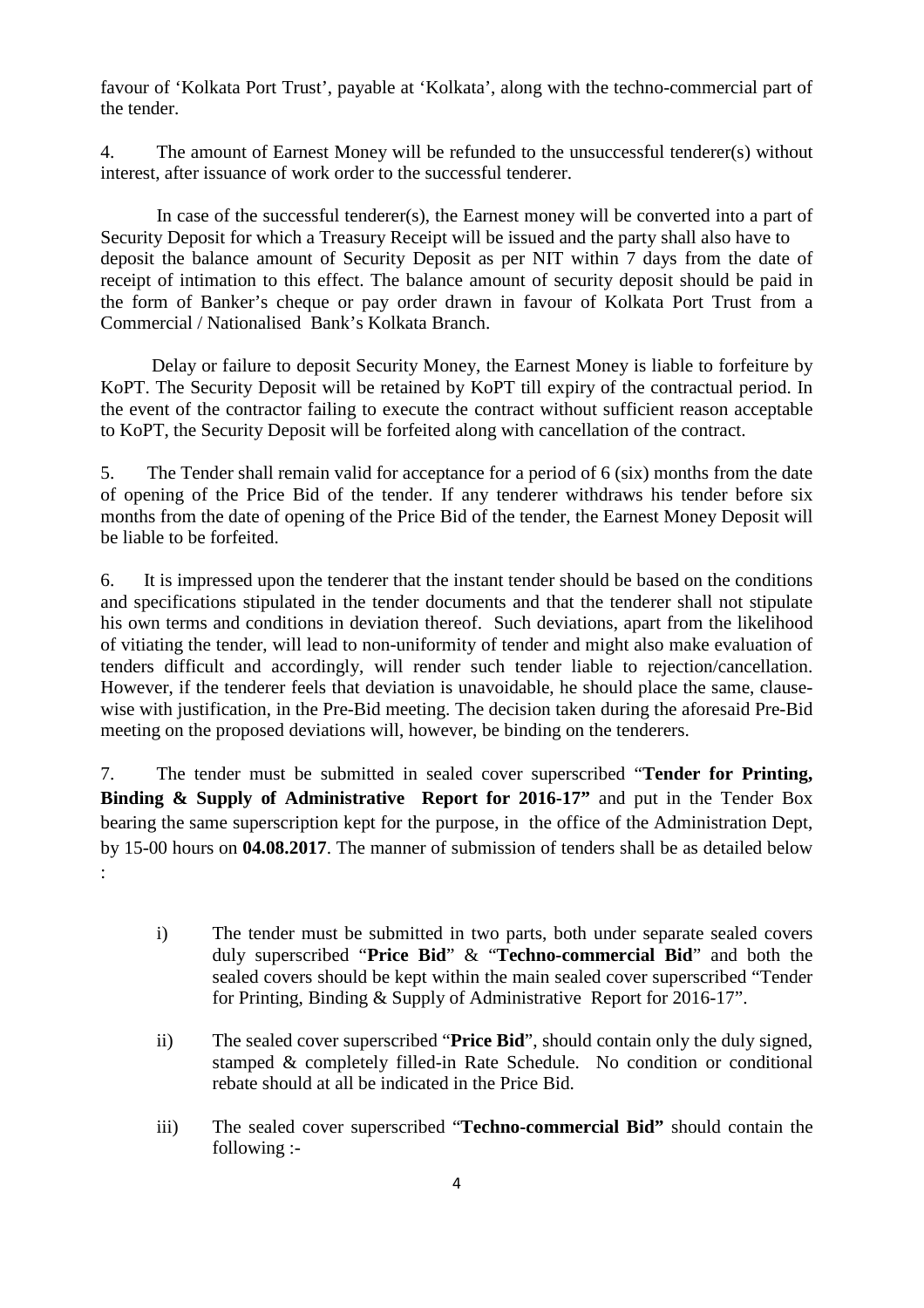a) A separate forwarding letter indicating unconditional cceptance of KoPT's Terms & Conditions in full as per format in **Appendix 'A'**.

b) Signed & stamped copies of KoPT's Tender Documents (i.e. each page of the tender document needs to be signed & stamped by the tenderer) **including cancelled, blank Rate Schedule** i.e. without any price.

c) Each tenderer shall have to deposit with the Trustees' Financial Adviser & Chief Accounts Officer a sum of Rs.2,100**/-**, by Banker's cheque or Pay Order as Earnest Money, which should be submitted alongwith the techno-commercial part of the tender as mentioned in Clause 3 above. In case of downloading the tender document from KoPT's website, Banker's Cheque/Pay Order may be deposited, as per clause 3 above for a sum of Rs.500/- as cost of Tender Document.

d) Supporting documents regarding tenderer's experience towards successful execution of similar printing jobs.

 e) Documents relating to **audited** financial position including copies of the Balance Sheet, Profit & Loss Account for last three financial years ending March-2017 or Income Tax Return for the last three years.

- f) Provident Fund Registration Certificate.
- g) Valid document of up-to-date payment of Professional Tax.
- h) Copy of Income Tax Permanent Account Number Card.
- i) Samples for front & back cover, white map litho paper and art paper.
- j) Duly filled in **Appendix 'B'** regarding telephone No, fax No. etc. of the tenderer.
- k) Copy of GST Registration Certificate.

### **Tenderer may note that experience certificate and financial certificate as sought in the tender, must be submitted along with techno-commercial bid. Non-submission of said documents will be treated them as disqualify.**

 8. The techno-commercial part of the tender will be opened at 12-00 hrs. on **07.08.2017** at the Conference Room at 15, Strand Road, Kolkata - 700 001, in presence of the tenderer(s) who may wish to be present.

9. The successful tenderer shall be required to execute at his own cost and expenses a "**Contract Agreement**" on a Non-judicial Stamp Paper valued not less than Rs.50/- (Rupees Fifty) only signed jointly with Kolkata Port Trust under official seals. Format of such agreement is enclosed (at **Appendix-'C')**.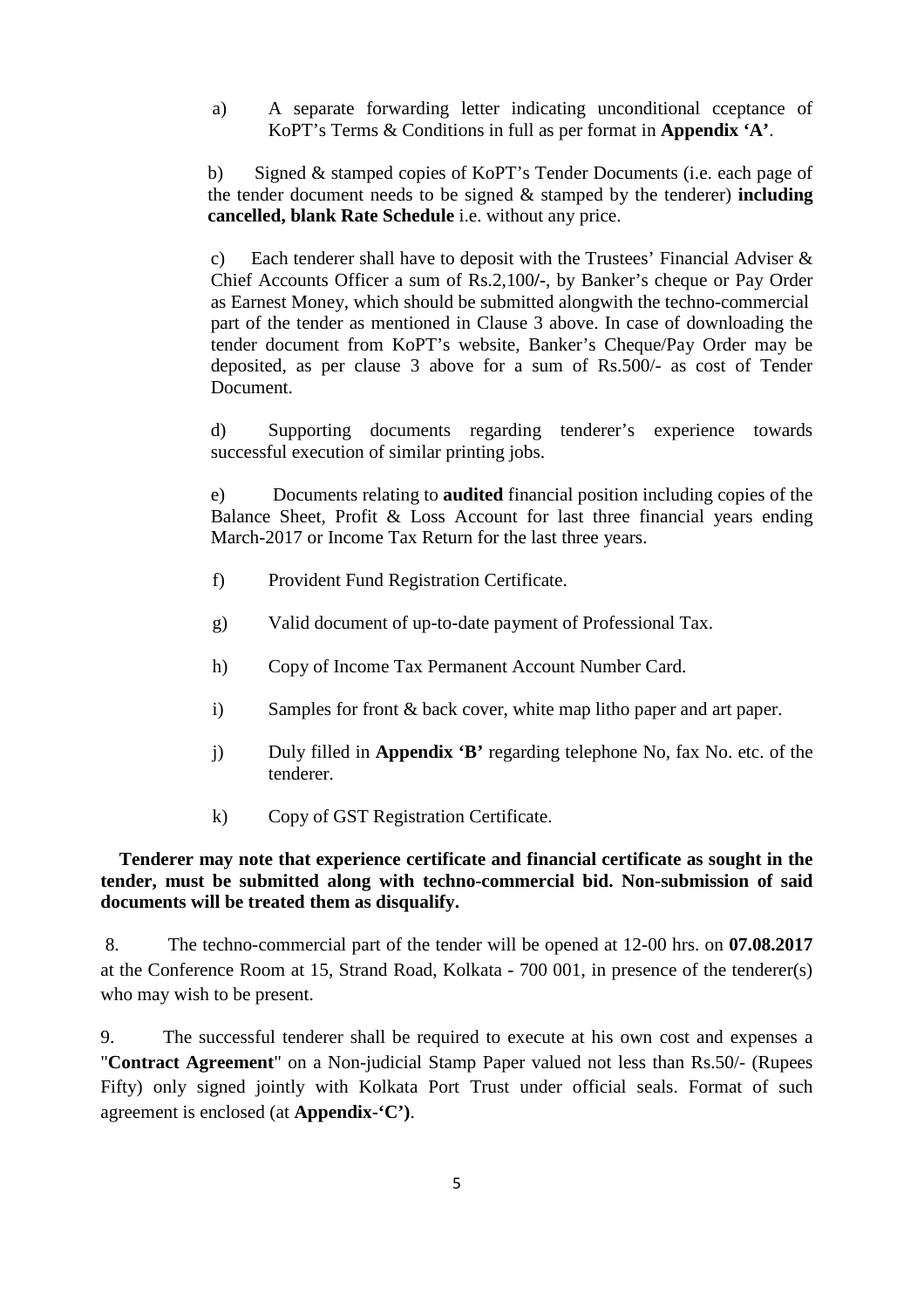10. Tenderers are advised to attend the Pre-bid meeting scheduled to be held at 15-00 hrs. on **27.07.2017** at the Conference Room of the KoPT Head Office at 15,Strand Road, Kolkata- 700 001. The tenderer may get his doubts clarified in the Pre-Bid meeting. No clarification will be furnished after the aforesaid Pre-bid meeting.

 11. The income tax will be deducted at source from the contractor, at the appropriate rate, as per relevant provision of Income Tax Act, 1961 or any amendment thereof.

**Secretary**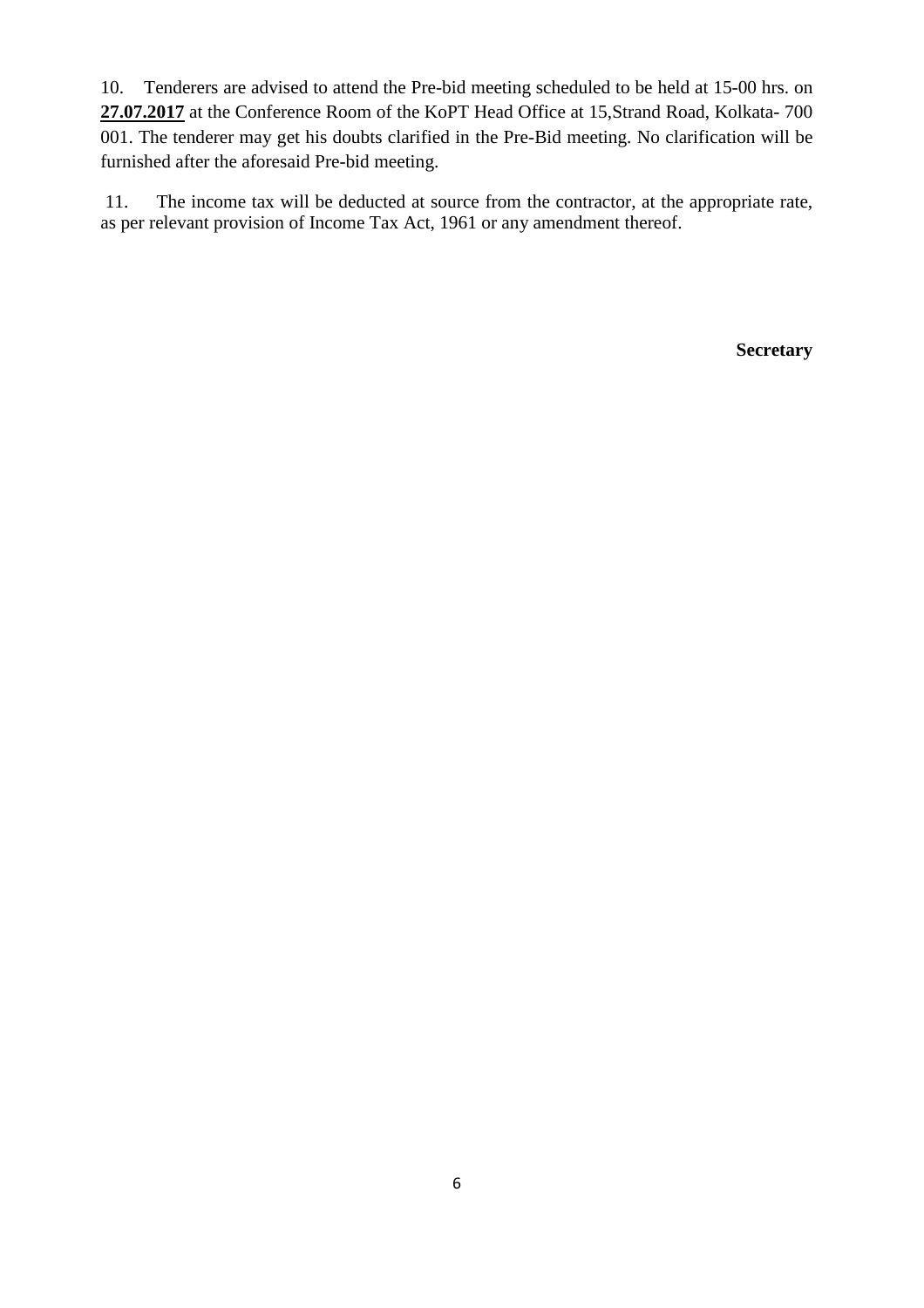# **KOLKATA PORT TRUST Kolkata Dock System**

#### GENERAL ADMINISTRATION DEPARTMENT

### TENDER NO. : **ADMN/T/154 Dated 19.06.2017**

## **SPECIAL CONDITIONS OF CONTRACT**

#### 1. **Scope of work** :

- (a) The work comprises offset printing, binding & supply of Administrative Report of Kolkata Port Trust, for 2016-17.
- (b) The successful tenderer will have to supply, in one installment, **150 books** [**in bi-lingual (Hindi-English) diglot form under single binding & cover]** of Administrative Report.
- (c) Each book of Administrative Report [**in bi-lingual (Hindi-English) diglot form under single binding & cover]** would contain –
	- Front & back cover to be printed in 4 colours on 300 GSM Art Board (both sides).
	- **32 pages art paper containing text, graphs, charts, photographs etc. (16 pages in black only and balance 16 pages in 4 colours).**
	- **228 pages of text, tables etc. (in black only).**

Please note that there might be variation of  $\pm$  5% in the number of pages indicated above.

- (d) The design of the cover page will be supplied as a soft copy using standard tools.
- (e) This is mainly a rate contract. No escalation whatsoever, in the quoted price, will be allowed.
- (f) Technical specifications of the Administration Report to be supplied are -

| (a) | Size of the book (in inches)     | $\therefore$ 11" x 8.7"                                            |
|-----|----------------------------------|--------------------------------------------------------------------|
| (b) | Front & Back Cover               | Art Board (300 GSM)                                                |
| (c) | Photographs, Graphs, Bar Chart : | To be printed on 130 GSM Indian                                    |
|     | etc.                             | Art paper                                                          |
| (d) | Text portion/content             | To be printed on 95 GSM White<br>Maplitho paper $(23" \times 36")$ |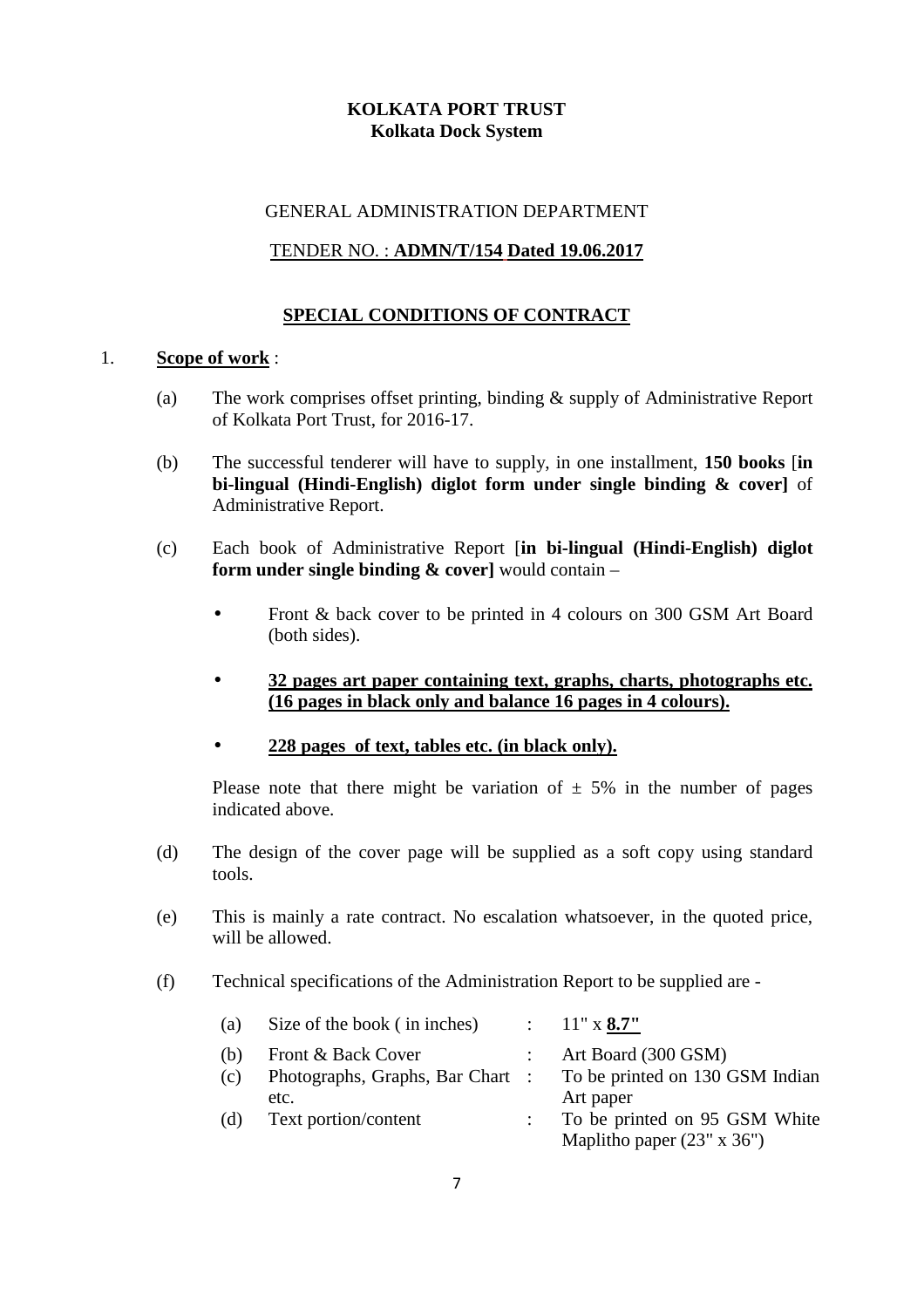- (g) Binding : Side stitch (as per sample to be given by KoPT).
- (h) If required, printing matters composed in MS Word, may be supplied in CD, to the contractor.

## 2. **Delivery period:-**

a) The contractor will have to collect the materials for printing from the office of Administration Dept., and will submit the proofs as under –

| Name of the           | To be delivered by the                   | Approx. time likely to be                              |
|-----------------------|------------------------------------------|--------------------------------------------------------|
| proof                 | contractor to KoPT                       | taken by KoPT to check the                             |
|                       |                                          | proof                                                  |
| $1st$ proof           |                                          | Within 15 days (including $7$ working days (excluding  |
|                       | Sundays & Holidays of                    | Saturdays, Sundays &                                   |
|                       | $KoPT$ ) from the date of                | Holidays of KoPT) from the                             |
|                       | receipt of the printing matter           | date of receipt of $1st$ proof                         |
|                       | from KoPT.                               | from the successful tenderer.                          |
|                       |                                          |                                                        |
| 2 <sup>nd</sup> proof |                                          | Within $5$ days (including $3$ working days (excluding |
|                       | Sundays & Holidays<br>$\circ$ of $\circ$ | Saturdays, Sundays &                                   |
|                       | KoPT) from the date<br>of                | Holidays of KoPT) from the                             |
|                       | receipt of the corrected $1st$           | date of receipt of $2nd$ proof                         |
|                       | proof from KoPT.                         | from the successful tenderer.                          |
|                       |                                          |                                                        |
| $3rd$ proof           | Within 3 days (including                 | 3 working days (excluding                              |
|                       | Sundays & Holidays of                    | Saturdays, Sundays &                                   |
|                       | KoPT) from the date<br>$\sigma$ f        | Holidays of KoPT) from the                             |
|                       | receipt of the corrected $2nd$           | date of receipt of $3rd$ proof                         |
|                       | proof from KoPT.                         | from the successful tenderer.                          |

# b) **Final print order will be issued along with the corrected 3rd proof.**

- c) All the ordered books have to be delivered to this office, **within 10 days (including Sundays & Holidays of KoPT) from the date of handing over the final print order(s).**
- d) If the printed books are not supplied within 10 days from the date of expiry of the stipulated delivery period, it would be presumed that the contractor would not be in a position to supply the same. In that case, damage @ double the charge for each book (charge for each book will be derived by dividing the quoted lump sum charges by 150), would be deducted for non-supply of every book. Damage for non-supply, if any, will be in addition to Liquidated Damage, if any. Damage for non-supply will be deducted from bill/SD of the contractor.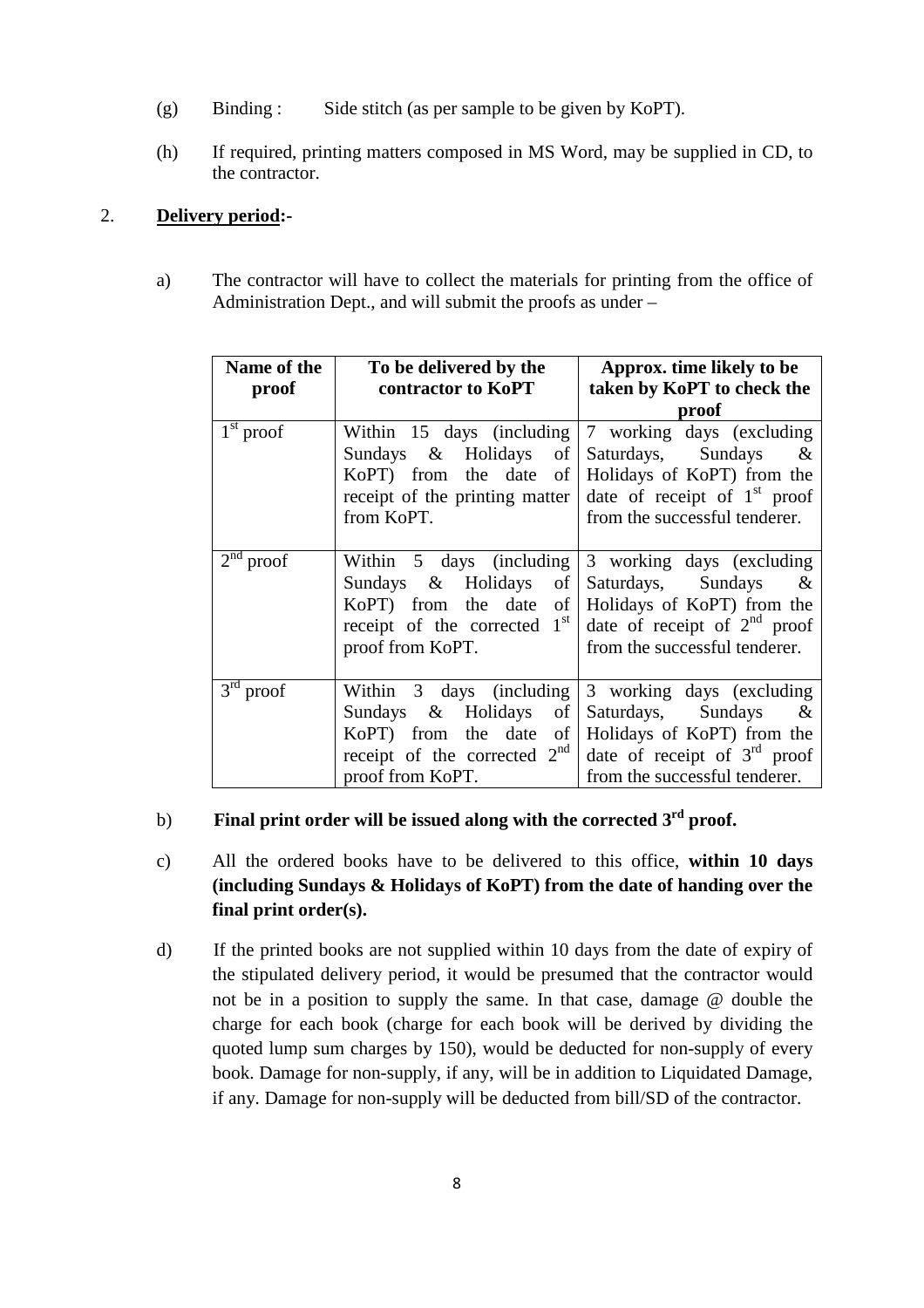#### 3. **Refund of Security Deposit**:

 On due and satisfactory performance of the contract and on completion of all obligations by the Contractor under the contract, the amount of Security Deposit will be refunded to them without interest, subject to the following conditions:

- (a) After deducting the amount from the Security Deposit, which may fall due from the Contractor to KoPT towards any claim for loss or for whatsoever reasons felt necessary by KoPT.
- (b) The contractor shall have to apply for the refund of Security Money along with Original Money Receipt(s) issued against Security Deposit.
- (c) Before releasing the Security Money, the Contractor shall also have to submit a certificate to the effect that they have no claim(s) against KoPT under this contract. If any Bill(s) for the job done under this contract is/are left pending at the time of releasing the Security Money, the contractor shall furnish the certificate in the following format:

 "I/We hereby certify that there is no claim against KoPT under Contract No……………. for the job…………….. except to the extent of the claims preferred by me/us as per the undernoted Bill(s) already submitted to you.

Bill No…………………………"

#### 4. **Rates to be fully inclusive of all expenditure**:

 Tenderers should quote rates fully inclusive of all expenditure, GST / taxes and other charges, as provided in the Bill of Quantity.

 KoPT shall not be liable to pay any money to the contractor at all in way of operation of contract, except for specific lump sum charge quoted by the tenderer and all other charges/cost should be borne by the contractor. No separate charges for papers, incidental expenses and delivery, will be paid. However, in case of variation in taxes like VAT/Octroi/GST etc. in between the dates of submission of tender and submission of the bill, the same would be considered at actual, provided, contract is executed within the scheduled completion period or extension thereof not attributable to the contractor, and the bill correct in all respect, is submitted within one month from the delivery of the last installment of the printed books.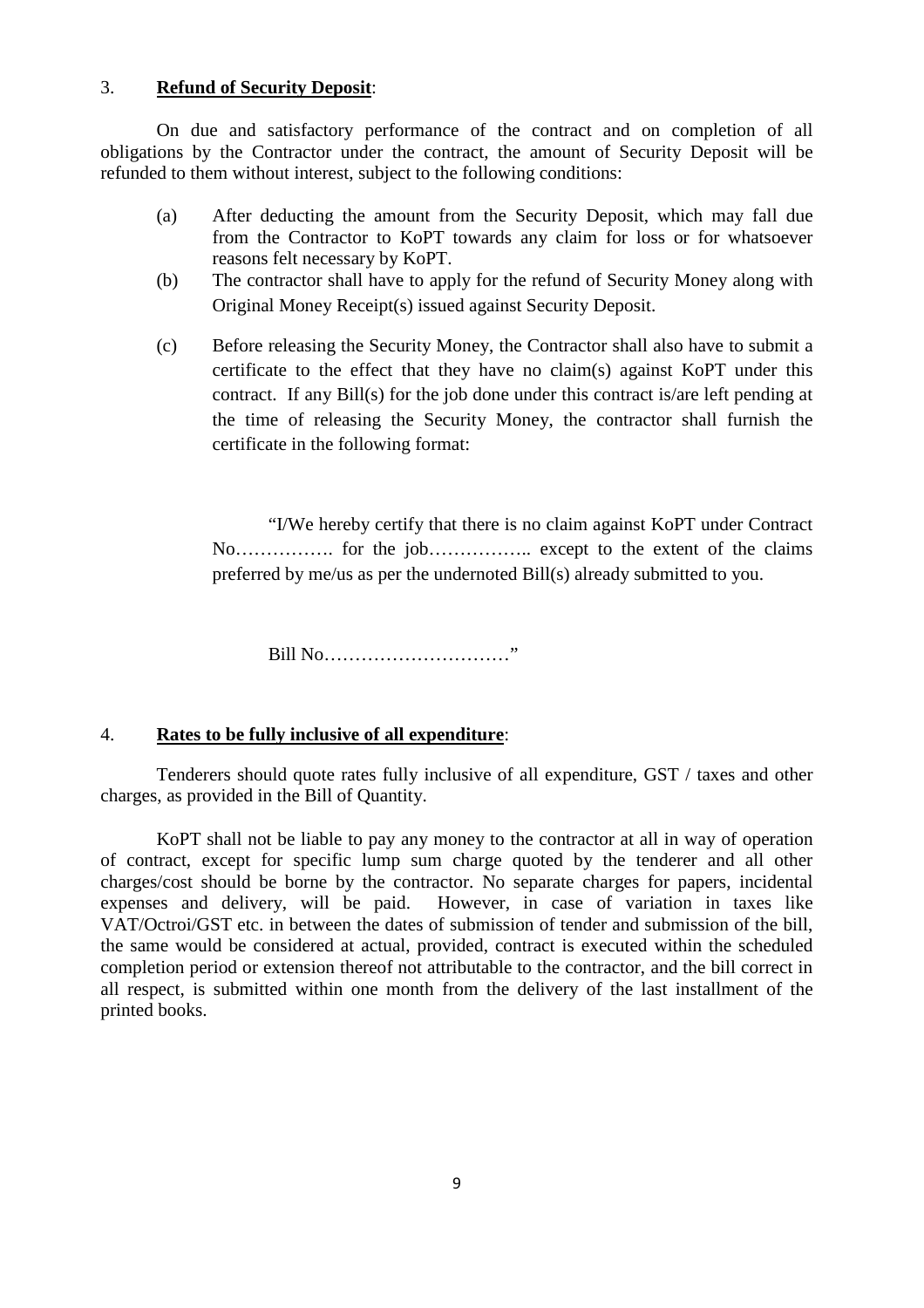### 5. **Escalation of the rate quoted by the tenderer**:

 During the period of contract, the contractor shall not be entitled to receive any escalation for any increase in the price of labour, materials, consumables or any other item.

#### 6. **Terms of Payment**:

- (a) The contractor shall deliver 150 copies of Administration Report complete in all respect, to the Secretary, Kolkata Port Trust against written acknowledgement.
- (b) This written acknowledgement of receipt of Administration Report will form the basis of the payment.
- (c) KoPT shall pay the bill within one month, from the date of receipt of the bill complete in all respect.

 KoPT pays contractor's bills through ECS. For this, the successful contractor shall furnish the following information immediately after receipt of intimation in this regard:-

- i) Bank Account No. of the contractor
- ii) Type of Account Savings/Current/Cash Credit
- iii) Name of the Bank & Branch with Code No.
- iv) Name of the Branch IFS Code No.
- v) MICR No.
- vi) PAN

 Accordingly, the successful contractor would be required to open their Bank Account within the ECS Zone prescribed by the RBI, if not already done, to ensure receipt of payment of bills from KoPT.

#### 7. **Dispute**:

In the event of any dispute, question or difference arising during the contract period or during any other time, as to any matter connected with or arising out of the contract, the decision of the Chairman, KoPT shall be final and binding upon all parties.

8. The contractor shall not assign the contract or any part thereof to anyone else, save with the prior consent in writing from Secretary, Kolkata Port Trust.

9. Secretary, KoPT will be at liberty to reject any book supplied if it is not in conformity with the given specifications  $\&$  submitted samples, and his decision shall be final. Rejected book(s) shall be replaced by the contractor at his own cost, within one week from the date of rejection.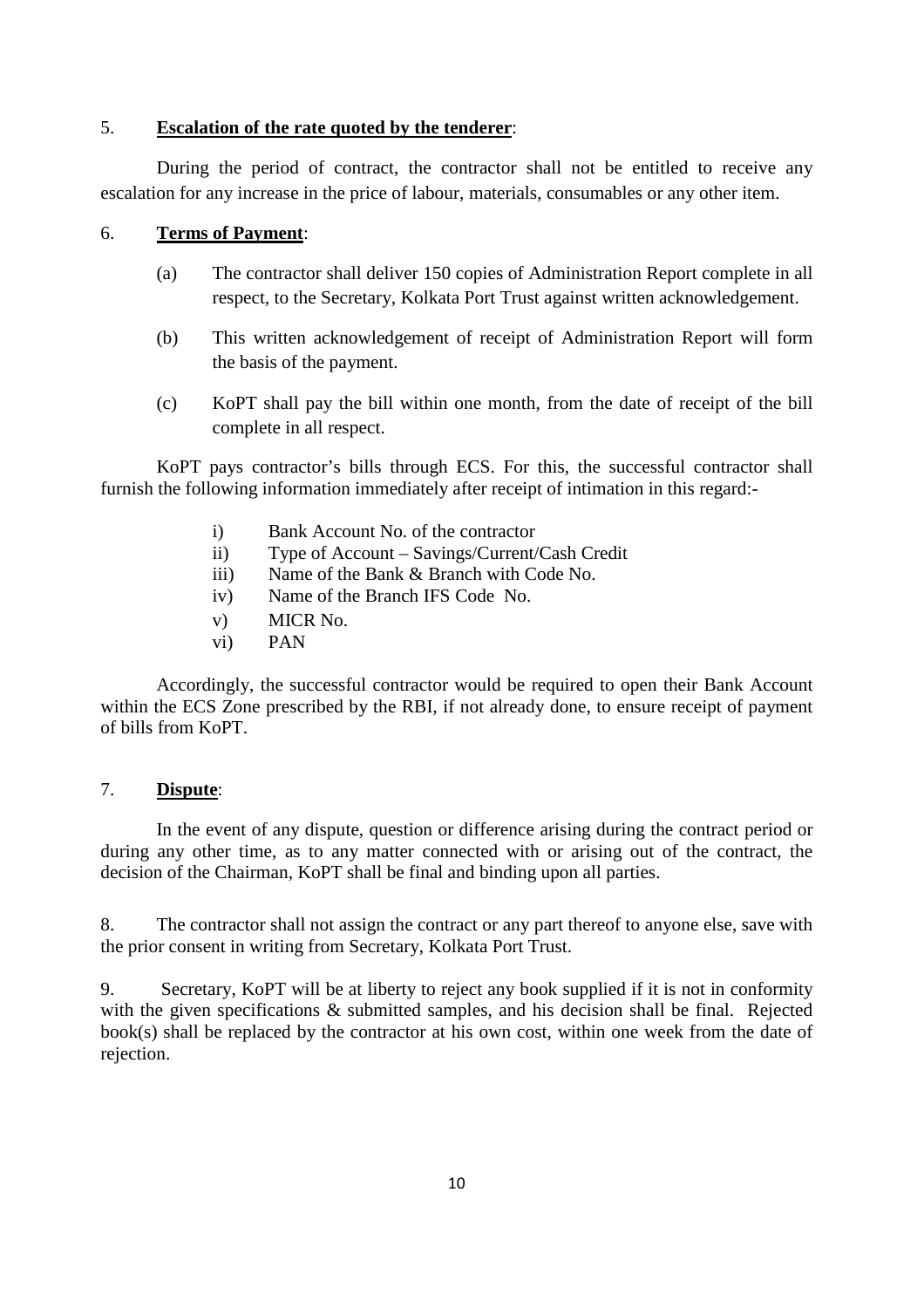## 10. **Damage:**

- Liquidated Damage shall be imposed for delay in submission of the proofs as well as final printed versions of the Administrative Report complete in all respect, beyond the delivery periods indicated in clause 2(c) of the 'Special Conditions of the Contract',  $@ 1$  (one) % of the value of the work, for the delay of every week or part thereof, provided always that the amount of Liquidated damage shall not exceed 10% of the value of the work.
- Liquidated Damage (LD) may have to be calculated separately for English  $\&$ Hindi versions.The summation of LDs for English & Hindi versions will not exceed 10% of the value of the work order. However, there would be single LD for any one of the versions.
- While calculating the LD, it will be ascertained first whether the contractor has delivered the printed books within schedule time from the date of handing over the relevant printing matter. If yes, no LD would be deducted. If not, delay for submission of the final printed books beyond would be calculated and that would be the basis for calculating the LD. For example:
- For the purpose of calculating LD, the delay caused by the successful tenderer only, shall be considered and in this respect, time actually taken by KoPT in checking the proofs and issuing the final print order, will not be relevant and hence, the same would not be taken into account.
- While calculating LD, the days taken by the contractor will be counted inclusive of the day(s) on which he supplies the material (proof or final printed book) but excluding the day on which KoPT supplies the material (printing matter or corrected proof)
- LD will be deducted from the bill/SD of the contractor.

11. The contract may be terminated anytime within the currency period of the contract by KoPT at its sole discretion for any of the following factors & for such cancellation, KoPT will, under no circumstance, be subject to any liability including financial liability:-

- a) Non-supply of books of the Administrative Report within 10 days from the date of expiry of the stipulated delivery period.
- b) Breach of any terms and conditions of contract.
- c) Any unlawful act of the contractor(s) on any third party on behalf of the contractor entailing any damage/loss to the property/material of KoPT or any inconvenience to KoPT.

The decision of the Chairman, KoPT to this effect, shall be final.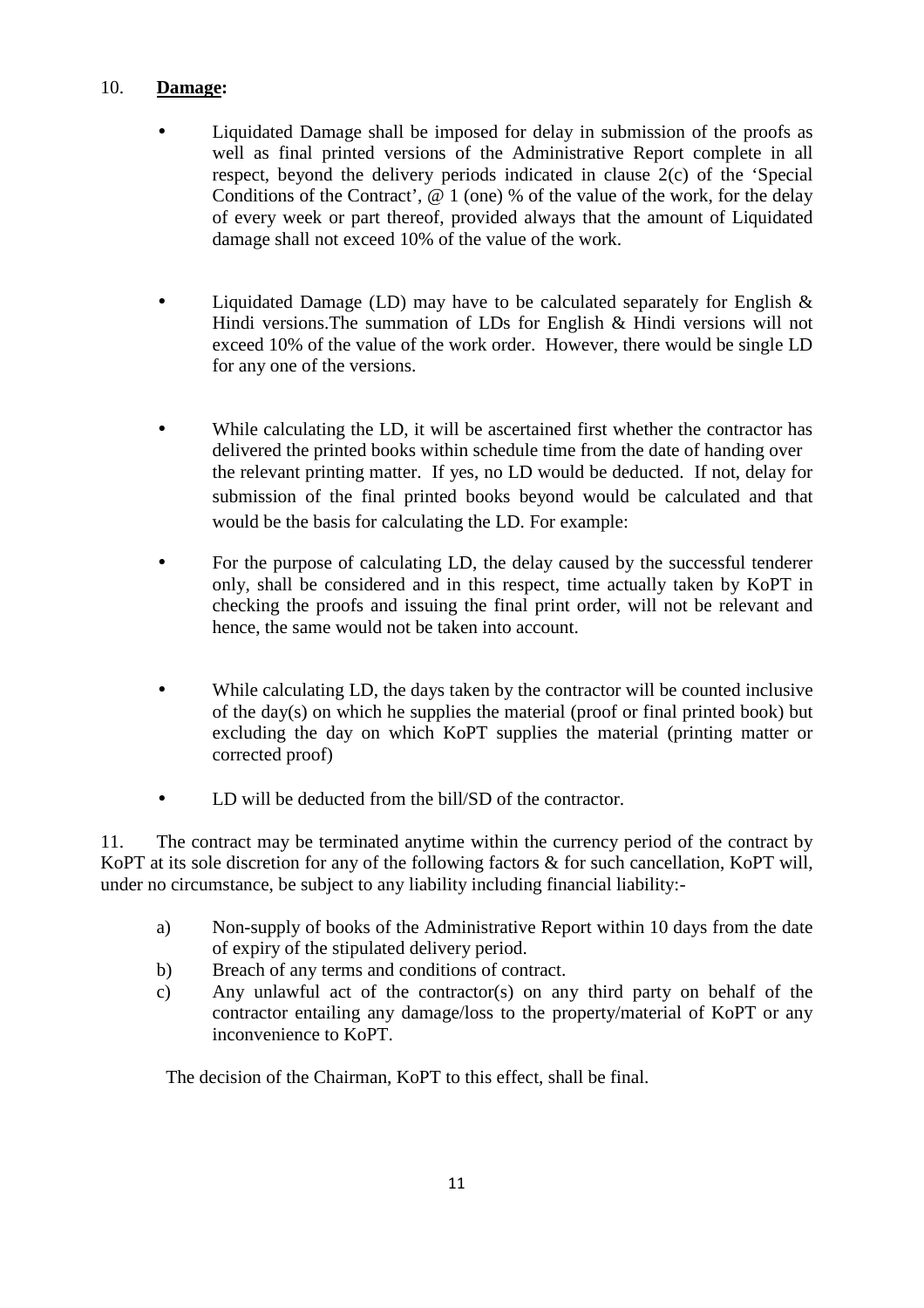## 12. **Samples**:

 The tenderer shall have to submit one sample for each of the following 3 types of paper alongwith the techno-commercial part of the tender :-

- Front & Back Cover (300 GSM Art Board)
- Art paper (130 GSM)
- White Maplitho paper (95 GSM approx.)

 Non-submission or submission of inferior quality of the samples may lead to rejection of tenders.

# 13. **Evaluation Criterion**:

 Evaluation of the price bid will be on the basis of the lump sum charges quoted (at Col. 'G' of Rate Schedule) by the tenderer. The tender will be adjudged as the lowest one for which the financial outgo of KoPT would be the least as per the aforesaid lump sum charges.

14. **In case of the variation of the number of pages, as per Clause 1(c) of Special Condition of the Contract, the cost of the same will be evaluated on pro rata basic.** 

\*\*\*\*\*\*\*\*\*\*\*\*\*\*\*\*\*\*\*\*\*\*\*\*\*\*\*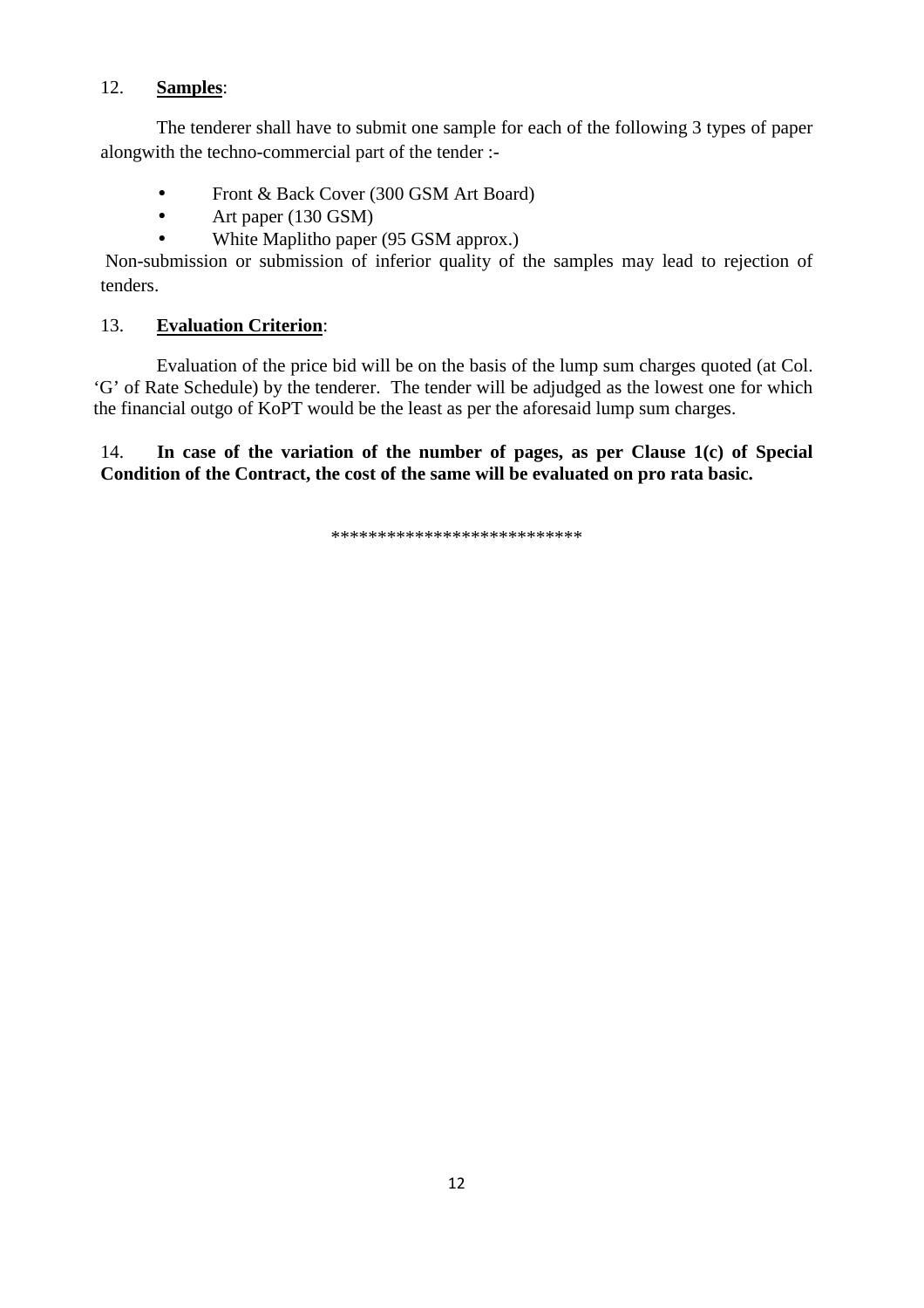### **KOLKATA PORT TRUST Kolkata Dock System**

# GENERAL ADMINISTRATION DEPARTMENT

## TENDER NO. : **ADMN/T/154 Dated 19.06.2017**

## **RATE SCHEDULE**

| Sl No        |                           | <b>Description</b> | Lump<br>sum<br>basic<br>charges<br>$[$ in Rs. $]$ | <b>GST</b><br>(With $\%$ ) | Any other<br>tax<br>(With $\%$ ) | <b>Total</b><br>$[$ in Rs. $]$<br>(in words) |
|--------------|---------------------------|--------------------|---------------------------------------------------|----------------------------|----------------------------------|----------------------------------------------|
| $\mathbf{A}$ | B                         |                    | $\mathsf{C}$                                      | D                          | E                                | $F_{\rm}$                                    |
|              |                           |                    |                                                   |                            |                                  | $(C+D+E)$                                    |
| $\mathbf{1}$ | Supply of 150 copies [in] |                    |                                                   |                            |                                  |                                              |
|              | bi-lingual                | (Hindi-            |                                                   |                            |                                  |                                              |
|              | English) diglot] form     |                    |                                                   |                            |                                  |                                              |
|              | under single binding $\&$ |                    |                                                   |                            |                                  |                                              |
|              | cover] of Administrative  |                    |                                                   |                            |                                  |                                              |
|              | Report for 2016-17 as per |                    |                                                   |                            |                                  |                                              |
|              | given specifications and  |                    |                                                   |                            |                                  |                                              |
|              | submitted samples.        |                    |                                                   |                            |                                  |                                              |

 N.B If any of the aforesaid columns is not applicable for the tenderer, please write 'Not Applicable'.

(Office Stamp of the tenderer)

\_\_\_\_\_\_\_\_\_\_\_\_\_\_\_\_\_\_\_\_\_\_\_\_\_\_\_ \_\_\_\_\_\_\_\_\_\_\_\_\_\_\_\_\_\_\_\_\_\_\_\_

\_\_\_\_\_\_\_\_\_\_\_\_\_\_\_\_\_\_\_\_\_\_

Signature of the tenderer Signature of the witness

- Date \_\_\_\_\_\_\_\_\_\_\_\_\_\_\_\_\_\_\_\_\_\_\_ Date
- Address \_\_\_\_\_\_\_\_\_\_\_\_\_\_\_\_\_\_\_\_\_\_\_\_\_\_\_\_\_\_ Address  $\frac{1}{2}$  ,  $\frac{1}{2}$  ,  $\frac{1}{2}$  ,  $\frac{1}{2}$  ,  $\frac{1}{2}$  ,  $\frac{1}{2}$  ,  $\frac{1}{2}$  ,  $\frac{1}{2}$  ,  $\frac{1}{2}$  ,  $\frac{1}{2}$  ,  $\frac{1}{2}$  ,  $\frac{1}{2}$  ,  $\frac{1}{2}$  ,  $\frac{1}{2}$  ,  $\frac{1}{2}$  ,  $\frac{1}{2}$  ,  $\frac{1}{2}$  ,  $\frac{1}{2}$  ,  $\frac{1$

\_\_\_\_\_\_\_\_\_\_\_\_\_\_\_\_\_\_\_\_\_\_\_\_\_\_\_\_\_\_\_\_\_\_\_\_\_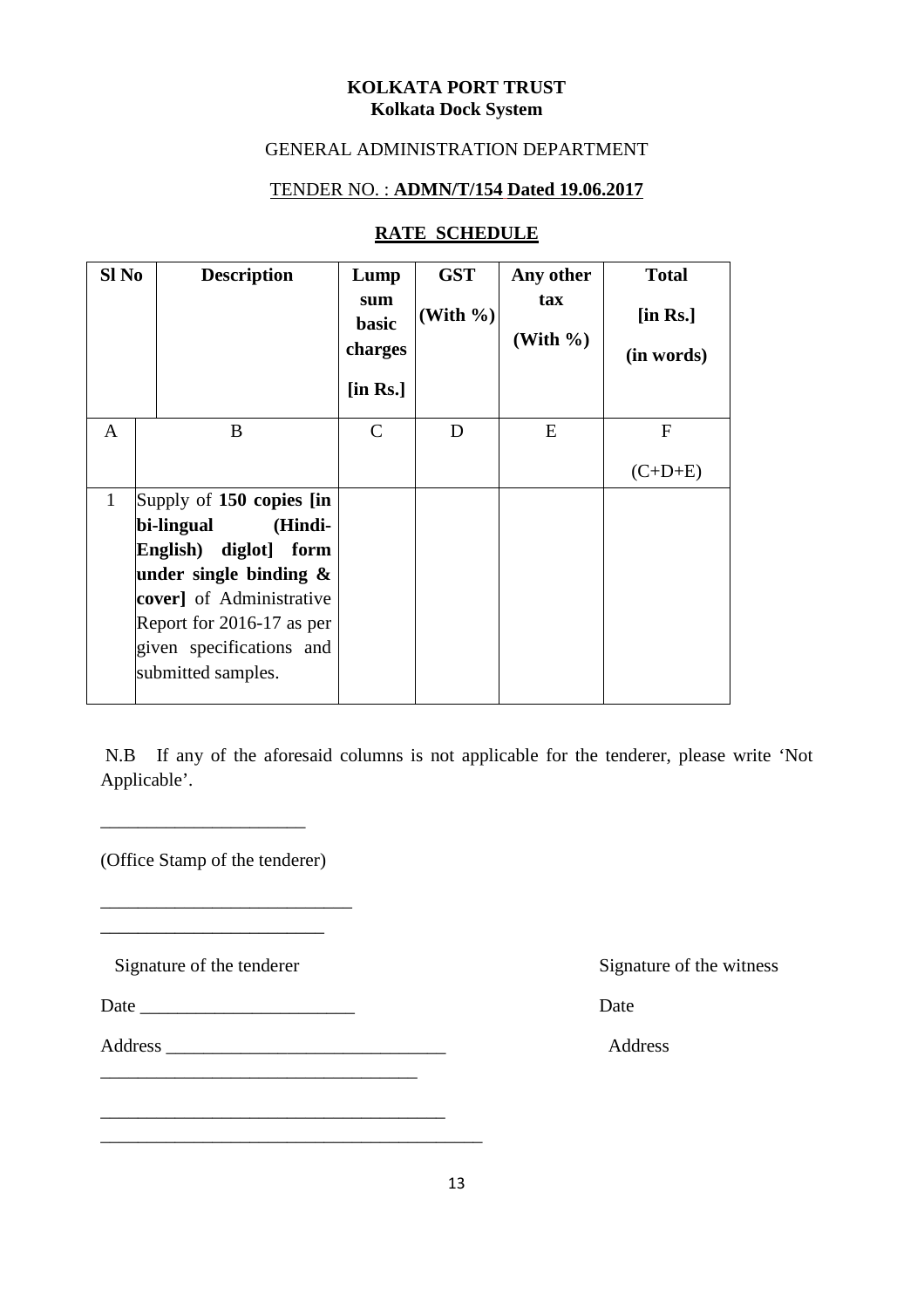*Appendix 'A'*

The Secretary Kolkata Port Trust 15, Strand Road Kolkata-700 001

Dear Sir,

#### Sub: **Unconditional acceptance of the terms & conditions enumerated in Tender No.Admn/T/154 dated 19.06.2017 regarding Printing, Binding and supply of Administrative Report of Kolkata Port Trust**

 I/we hereby accept all the terms & conditions as enumerated in the tender document bearing No. Admn/T/154 dated 19.06.2017 regarding 'Printing, Binding & Supply of Administrative Report for 2016-17, subject to the decisions taken in the Pre-bid meeting held on **27.07.2017.**

> .............................................. (Signature of the tenderer)

................................................

(official Stamp of the tenderer)

..............................................

.............................................. Address of the tenderer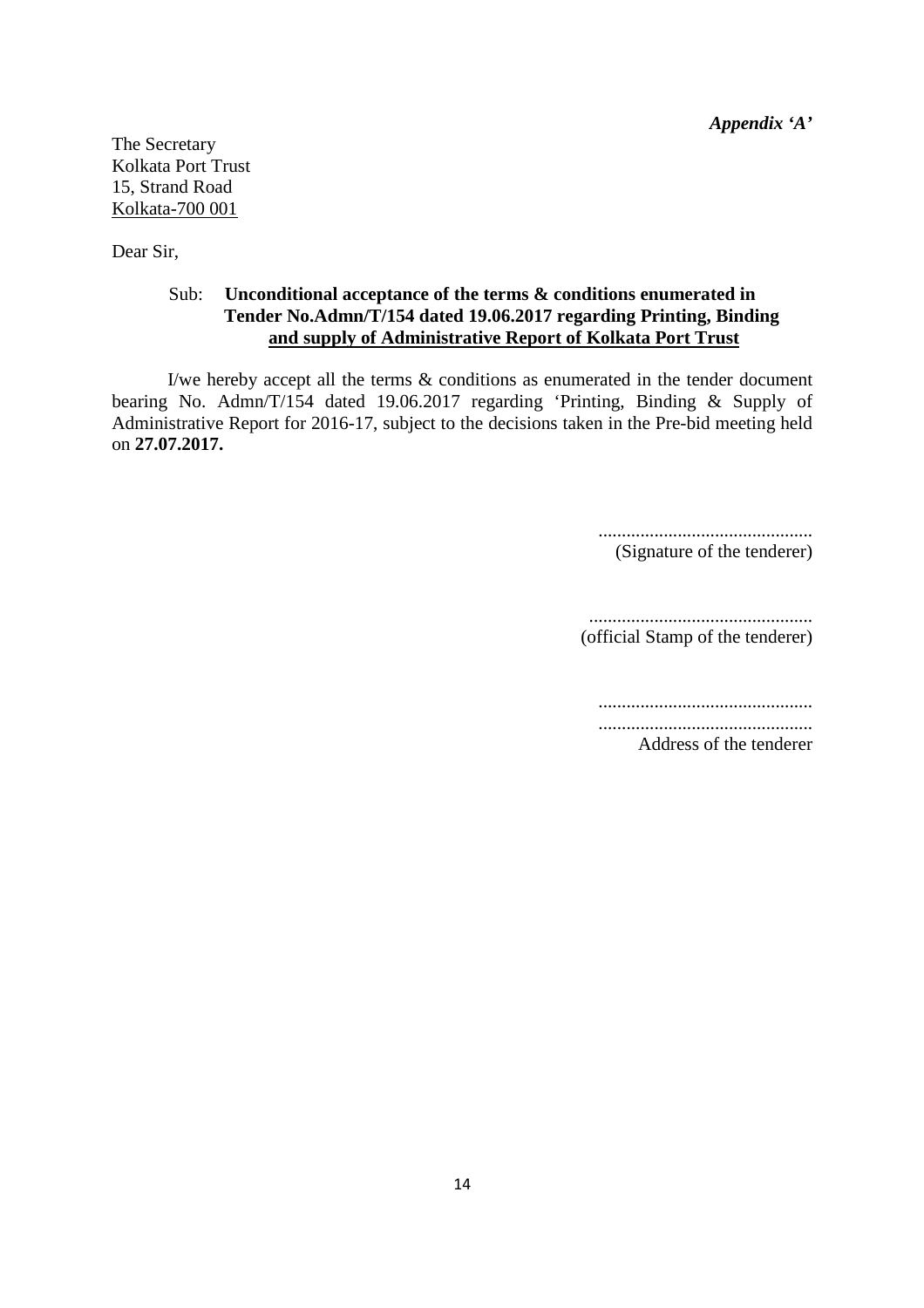# *Appendix 'B'*

# **KOLKATA PORT TRUST Kolkata Dock System**

## GENERAL ADMINISTRATION DEPARTMENT

### TENDER NO. : **ADMN/T/154 Dated 19.06.2017**

# To be filled up by the Tenderer

| $1 -$ | Name of the Tenderer                                            | ٠ |  |
|-------|-----------------------------------------------------------------|---|--|
|       | 2. Address of the Tenderer<br>$\sim 10^{11}$ and $\sim 10^{11}$ |   |  |
|       |                                                                 |   |  |

3. Name, Telephone Nos. of the contact persons of the aforesaid office at Kolkata :-

| <b>Name</b>  | <b>Cellular</b><br>Phone No. | <b>Residential</b><br>Tel. No. | <b>Office</b><br>Tel. No. | Fax No. | e.mail ID |
|--------------|------------------------------|--------------------------------|---------------------------|---------|-----------|
| a            |                              |                                |                           |         |           |
| $\mathbf{b}$ |                              |                                |                           |         |           |
| $\mathbf{C}$ |                              |                                |                           |         |           |
| d            |                              |                                |                           |         |           |

| 4. | Telephone No. of the Office | $\sim$ $\sim$ $\sim$ $\sim$ |  |
|----|-----------------------------|-----------------------------|--|
| 5. | Fax no. of the Office       | $\bullet$                   |  |
| 6. | e mail ID                   |                             |  |

\_\_\_\_\_\_\_\_\_\_\_\_\_\_\_\_\_\_\_\_\_\_\_ Signature of the Tenderer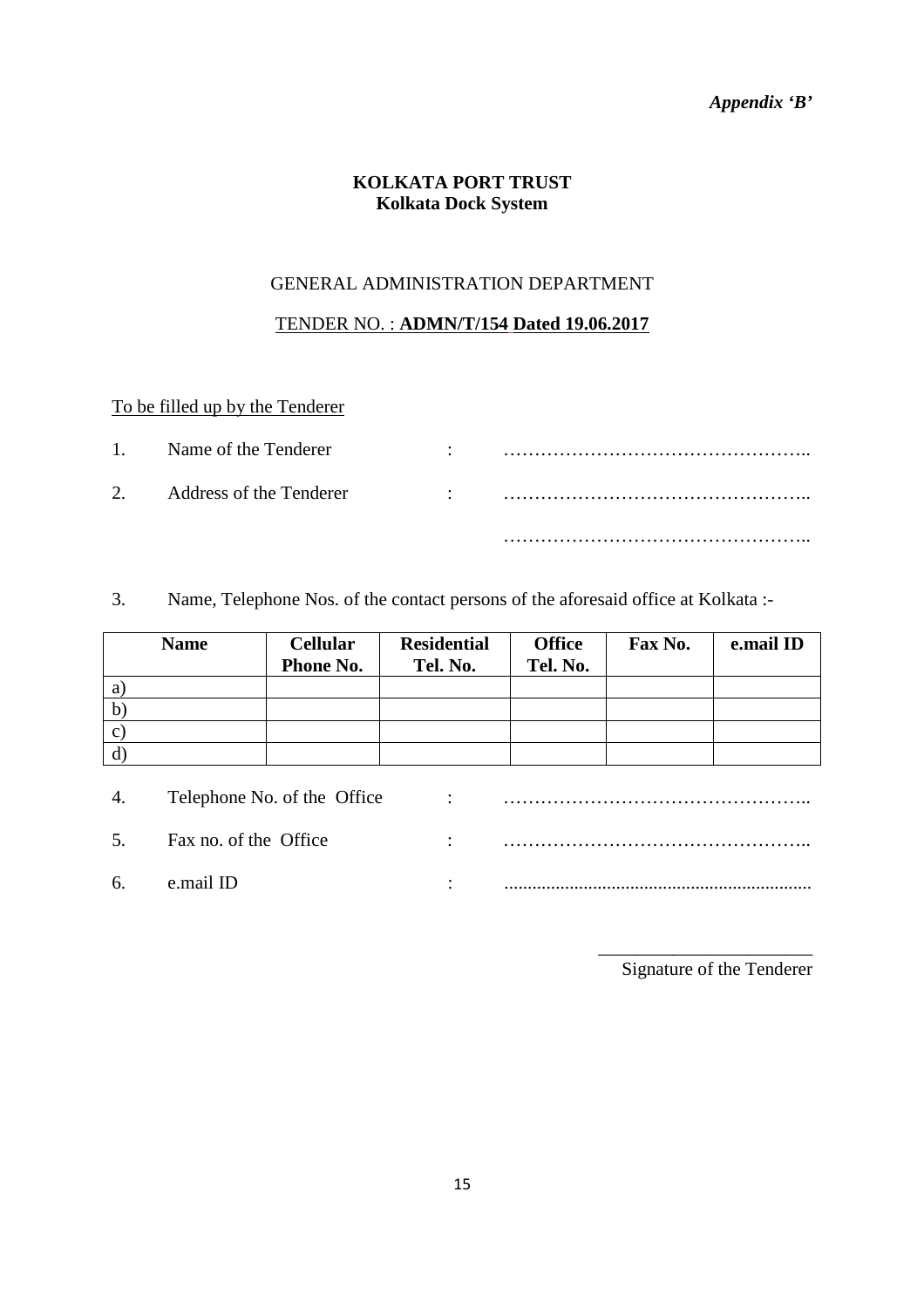*Appendix 'C'* 

### **THE BOARD OF TRUSTEES FOR THE PORT OF KOLKATA**

#### **FORM OF AGREEMENT**

 Agreement made this day of \_\_\_\_\_\_\_\_\_2017 between the Board of Trustees for the Port of Kolkata, a body corporate constituted by the Major Port Trusts Act, 1963 (hereinafter called 'Trustees' which expression shall, unless excluded by or repugnant to the context, be deemed to include their successors in office) on one part and \_\_\_\_\_\_\_\_\_\_\_\_\_\_\_\_\_\_\_\_\_\_\_\_\_\_\_\_\_\_\_\_\_\_\_\_ (hereinafter called the 'the Contractor' which expression shall unless excluded by or repugnant to the context, be deemed to include its heirs, executors, administrators, representatives and assignees or successors in office) on the other part. Whereas the Trustees are desirous that certain work should be undertaken viz. **'Printing, Binding & Supply of Administrative Report for 2016-17'** and have accepted the Tender submitted by the Contractor for the execution of such works. Now this Agreement witnesseth as follows :

1. In the Agreement, words and expressions shall have the same meanings as are respectively assigned to them in "General Instructions to Tenderers" hereinafter referred to.

2. The following documents shall be deemed to form and be read and construed as part of this Agreement viz.,

- a) The said Tender document and the acceptance of the Tender including work order
- b) The General Instructions to the Tenderers
- c) Special Conditions of Contract
- d) Rate Schedule
- e) All correspondence, by which the contract is added, amended, varied or modified in any way, by mutual consent.
- f) The design of the front & back cover.

3. In consideration of the payments to be made by the Trustees to the Contractor as hereinafter mentioned, the Contractor hereby covenants with the Trustees to execute the work in conformity in all respects with the provisions of the contract.